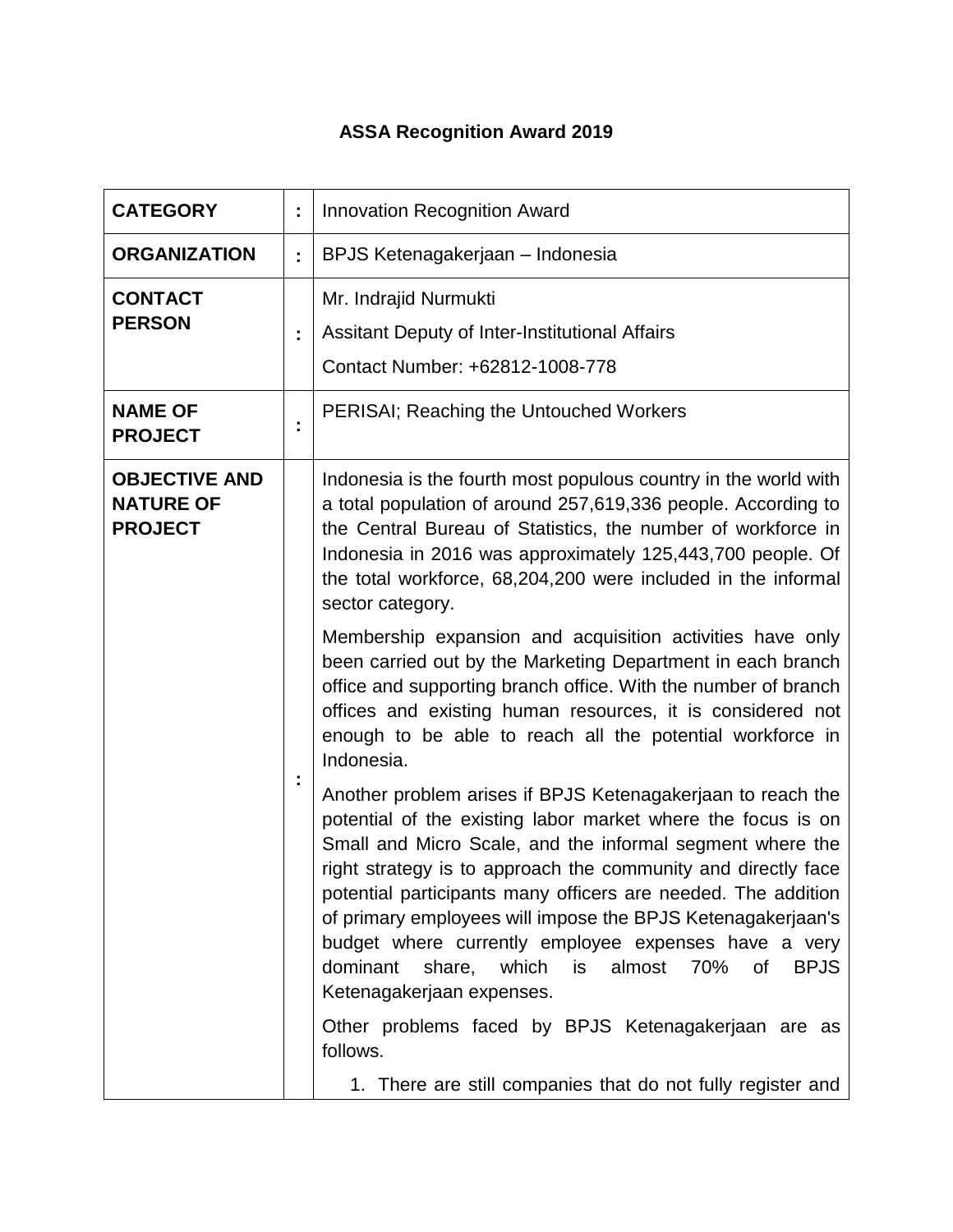| report the actual data, both labor, wages, and programs<br>2. Registered companies that make payment of new<br>contributions on time range from 57.38%, thus affecting<br>the collectibility of the contributions as a whole<br>3. Ineffective law enforcement and imposition of sanctions<br>for non-compliant companies have not yet proceeded<br>4. The low level of knowledge, understanding and<br>awareness of the working community on the importance<br>of social security.  |
|--------------------------------------------------------------------------------------------------------------------------------------------------------------------------------------------------------------------------------------------------------------------------------------------------------------------------------------------------------------------------------------------------------------------------------------------------------------------------------------|
| Based on the data toward the existing membership conditions<br>and various existing problems related to the current capacity, it<br>can be concluded:                                                                                                                                                                                                                                                                                                                                |
| 1. BPJS Ketenagakerjaan requires a<br>strategy<br>0f<br>socialization approaches that lead<br>directly<br>to<br>individuals and communities.<br>To carry out this strategy a large number of human<br>2.<br>resources are needed.                                                                                                                                                                                                                                                    |
| The initiative that can be done to answer the 2 (two)<br>challenges<br>above<br>through<br>strategic<br>are<br>partnership<br>strategies/collaboration with third parties by developing an<br>agency system called Penggerak Jaminan Sosial Indonesia<br>(PERISAI). PERISAI will have a function and role in assisting<br>BPJS Ketenagakerjaan to disseminate, educate, acquire, and<br>assist in the administration of membership in the Social<br>Security program for employment. |
| <b>OL</b> BRUS<br><b>ERISAI</b><br>PENGGERAK JAMINAN SOSIAL INDONESI<br>P<br><b>TIP</b>                                                                                                                                                                                                                                                                                                                                                                                              |
| Figures 1: Logo of PERISAI                                                                                                                                                                                                                                                                                                                                                                                                                                                           |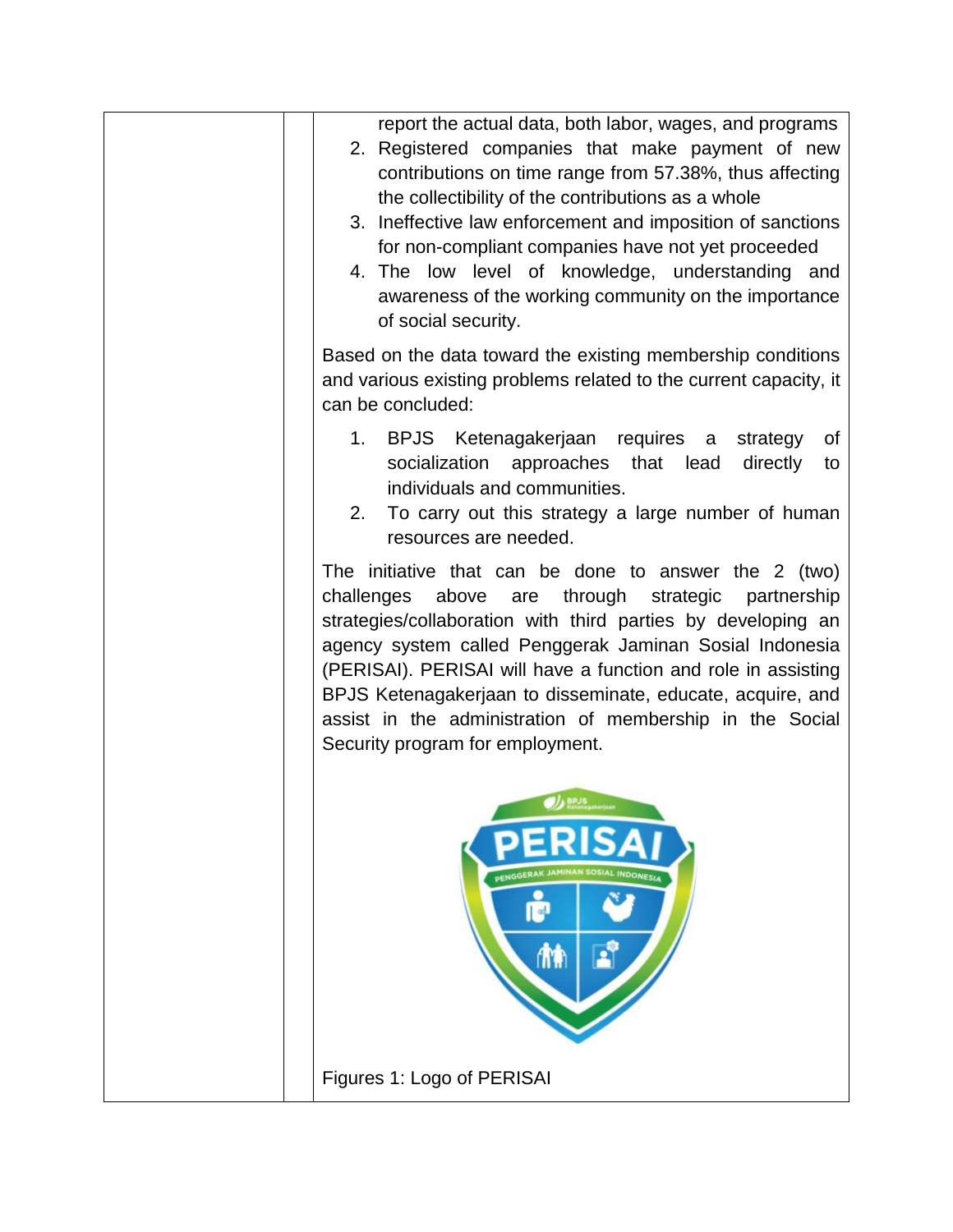| <b>WHY IT SHOULD</b><br><b>BE RECOGNISED</b> | The key factors for the success of PERISAI implementation<br>are derived from 4 (four) keywords as follows:                                                                                                                                                                                                                                                                                                                                                                                                                                                                                                                                                                                                                                                                                                    |
|----------------------------------------------|----------------------------------------------------------------------------------------------------------------------------------------------------------------------------------------------------------------------------------------------------------------------------------------------------------------------------------------------------------------------------------------------------------------------------------------------------------------------------------------------------------------------------------------------------------------------------------------------------------------------------------------------------------------------------------------------------------------------------------------------------------------------------------------------------------------|
|                                              | 1.<br><b>Collaboration.</b><br>Cooperate<br>with<br>various<br>organizations/institutions, whether legal or not, to<br>increase participation.<br>2.<br><b>Standardization.</b> Ensure that all processes have good<br>management standards, which consist of; recruitment<br>membership, operations (socialization,<br>of<br>agent<br>acquisition of payment of contributions and payment of<br>incentives), transparent monitoring and evaluation<br>processes.<br>3.<br><b>Information Systems.</b> Digitizing the operational<br>process (registration, acquisition, payment, monitoring<br>and evaluation) and supporting documents is done<br>digitally.<br><b>Paperless.</b> All of process on PERISAI would be done<br>4.<br>by using smartphone. It has been built on device both<br>android and IOS. |
|                                              | 복 발  59% 출 16:58<br>国际<br>ul 57% 을 17:05<br>https://perisai.bpjs.go.id<br>⊡<br>https://perisai.bpjs.go.id/das<br> 1                                                                                                                                                                                                                                                                                                                                                                                                                                                                                                                                                                                                                                                                                            |
|                                              | Selamat Datang,<br><b>Ahmad Sulintang</b><br>Perisai<br>Dashboard<br><b>JUMLAH IURAN</b><br>Rp. 1.555.200,00<br>JUMLAH PERUSAHAAN<br>Login Perisai<br>JUMLAH TENAGA KERJA<br>Kode User<br>21<br>Sandi                                                                                                                                                                                                                                                                                                                                                                                                                                                                                                                                                                                                          |
|                                              | $\pi F$ $\pi$<br><b>JUMLAH SALDO</b><br>Masukkan Kode Captcha<br>1.324.239,92<br><b>MASUK</b><br>CIMB Niaga<br>Lupa Password?                                                                                                                                                                                                                                                                                                                                                                                                                                                                                                                                                                                                                                                                                  |
|                                              | Figures 2: PERISAI Apps.                                                                                                                                                                                                                                                                                                                                                                                                                                                                                                                                                                                                                                                                                                                                                                                       |
|                                              | Since its launch in 2016 to this day, the achievement of this<br>initiative has reached a total of 4.900 people who become                                                                                                                                                                                                                                                                                                                                                                                                                                                                                                                                                                                                                                                                                     |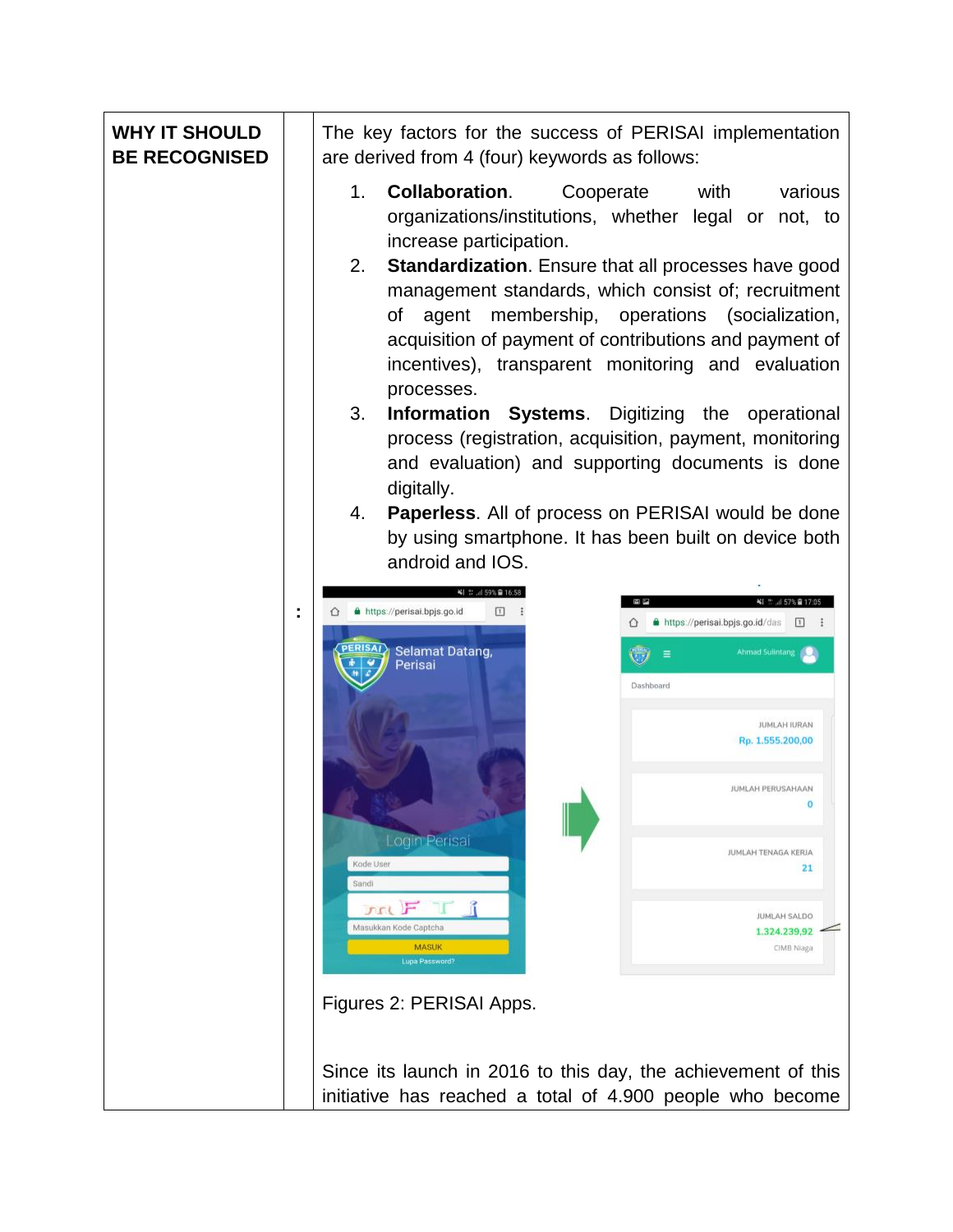|                                  | agent of PERISAI, which reached 751,000 new membership<br>with a total contribution of \$5.9 million.                                                                                                                                                                                                                                                                                                                      |
|----------------------------------|----------------------------------------------------------------------------------------------------------------------------------------------------------------------------------------------------------------------------------------------------------------------------------------------------------------------------------------------------------------------------------------------------------------------------|
| <b>SUMMARY OF</b><br>THE PROJECT | PERISAI is an organization that has a legal entity and is not a<br>legal entity that serves to assist in the implementation of social<br>security for workers.                                                                                                                                                                                                                                                             |
|                                  | PERISAI agents are people/individuals/individuals who are<br>members of PERISAI and are tasked with conducting<br>socialization<br>acquisitions and assisting<br>the<br>and<br>in<br>administration of membership in the Social Security program<br>for workers.                                                                                                                                                           |
|                                  | The main objective of the establishment of PERISAI is to<br>accelerate the acquisition of participation with various<br>approaches<br>supported<br>by<br>collaborative<br>standardized<br>operational aspects and supported by reliable information<br>systems. The focal point of PERISAI is to recruit every leader<br>on each community on civil society who are expected to be<br>able to influence their environment. |
|                                  | OVERVIEW OF                                                                                                                                                                                                                                                                                                                                                                                                                |
|                                  | sai is Individual who assigned by BPJS Ketenagakerjaan to carry out<br>socialization, education, acquisition and also to provide assistance in term of<br>member administration for social security Program."<br>"Perisai Office is a legal entity or non-formal organization which has function<br>st social security implementation in both formaland informal sector."                                                  |
|                                  | <b>WHY</b><br><b>OBJECTIVE OF</b><br><b>ACHIEVEMENT</b><br><b>PERISAI?</b><br><b>PERISAI</b><br><b>OF PERISAI</b>                                                                                                                                                                                                                                                                                                          |
|                                  | To extend<br>90% Informal<br><b>Total of Perisal</b><br><b>Social Security</b><br>Vorker is<br>Coverage of<br>4.900 people<br>uncovered by social<br><b>Informal sector</b><br>security Program                                                                                                                                                                                                                            |
|                                  | <b>Limited Human</b><br>To reach<br><b>Total of New Member</b><br><b>Resources In</b><br><b>Potential</b><br>888<br><b>Members</b> In<br>751.000 people<br>Membership<br>Department<br>remote area                                                                                                                                                                                                                         |
|                                  | <b>Community</b><br>To Provide<br><b>Total of Contribution</b><br><b>Approach Is</b><br><b>Employment</b><br>5,9 Million<br>effective Strategic<br><b>Opportunities</b><br>for Informal Sector<br>for community                                                                                                                                                                                                            |
|                                  | <b>UTILIZATION OF REGISTRATION CHANNEL</b>                                                                                                                                                                                                                                                                                                                                                                                 |
|                                  | <b>Bank BRI</b><br>Perisai<br>e-Reg<br>73%<br>4%<br>23%                                                                                                                                                                                                                                                                                                                                                                    |
|                                  | Figures 3: infographic of PERISAI                                                                                                                                                                                                                                                                                                                                                                                          |